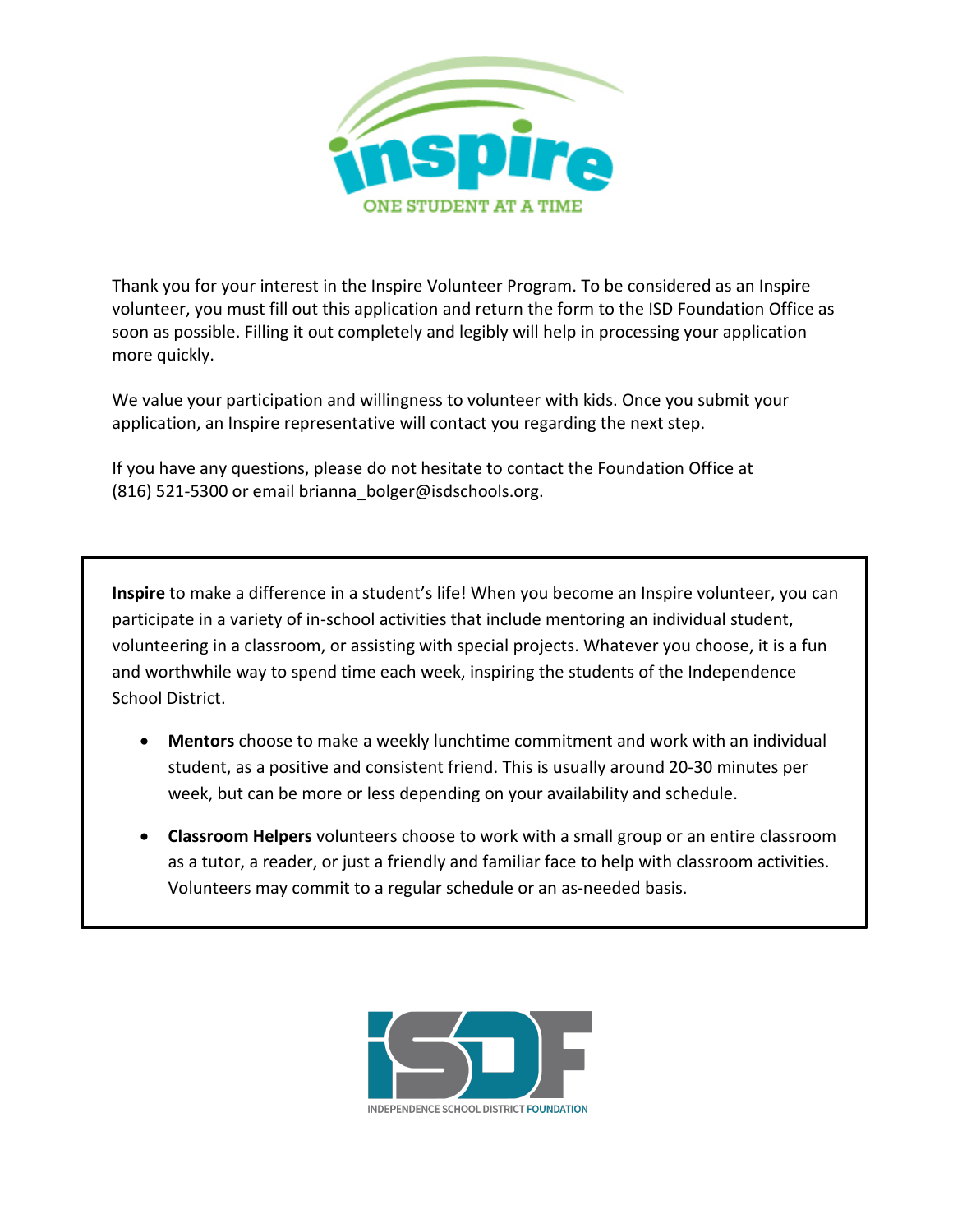| ONE STUDENT AT A TIME |  |  |
|-----------------------|--|--|

| <b>Office Use Only</b> |
|------------------------|
| Application Received:  |
| Assigned School:       |
| Start Date:            |

# **PERSONAL INFORMATION**

| First                                                                                                                                                                                                                          | Middle                                                   |  | Last |  |  |
|--------------------------------------------------------------------------------------------------------------------------------------------------------------------------------------------------------------------------------|----------------------------------------------------------|--|------|--|--|
|                                                                                                                                                                                                                                |                                                          |  |      |  |  |
|                                                                                                                                                                                                                                |                                                          |  |      |  |  |
|                                                                                                                                                                                                                                |                                                          |  |      |  |  |
| Marital Status:  □ Single □ Married □ Divorced □ Widowed                                                                                                                                                                       | Gender: □ Male □ Female                                  |  |      |  |  |
|                                                                                                                                                                                                                                |                                                          |  |      |  |  |
| <b>EMPLOYER INFORMATION</b>                                                                                                                                                                                                    |                                                          |  |      |  |  |
| Employment Status: □ Employed □ Unemployed □ Retired Employee                                                                                                                                                                  |                                                          |  |      |  |  |
|                                                                                                                                                                                                                                |                                                          |  |      |  |  |
| <b>REFERENCES</b>                                                                                                                                                                                                              |                                                          |  |      |  |  |
| Please list two personal references (references cannot be family members or relatives).                                                                                                                                        |                                                          |  |      |  |  |
|                                                                                                                                                                                                                                |                                                          |  |      |  |  |
|                                                                                                                                                                                                                                |                                                          |  |      |  |  |
| Email Email and the Contract of the Contract of the Contract of the Contract of the Contract of the Contract of the Contract of the Contract of the Contract of the Contract of the Contract of the Contract of the Contract o |                                                          |  |      |  |  |
|                                                                                                                                                                                                                                |                                                          |  |      |  |  |
|                                                                                                                                                                                                                                |                                                          |  |      |  |  |
|                                                                                                                                                                                                                                |                                                          |  |      |  |  |
| <b>VOLUNTEER PLACEMENT</b>                                                                                                                                                                                                     |                                                          |  |      |  |  |
|                                                                                                                                                                                                                                | Preferred Age: □ Any □ Elementary □ Middle □ High School |  |      |  |  |
| Preferred Commitment: □ Mentor Individual Student □ Help in Classroom □ Read to Students                                                                                                                                       |                                                          |  |      |  |  |
| How did you hear about the Inspire Program?                                                                                                                                                                                    |                                                          |  |      |  |  |

Please complete all blanks for prompt processing. Unless otherwise instructed, please mail completed form to Independence School District Foundation, Attn: Inspire, 201 N. Forest Ave., Independence, MO 64050, or send by fax to 816-521-5667 or via email in PDF format to brianna bolger@isdschools.org.